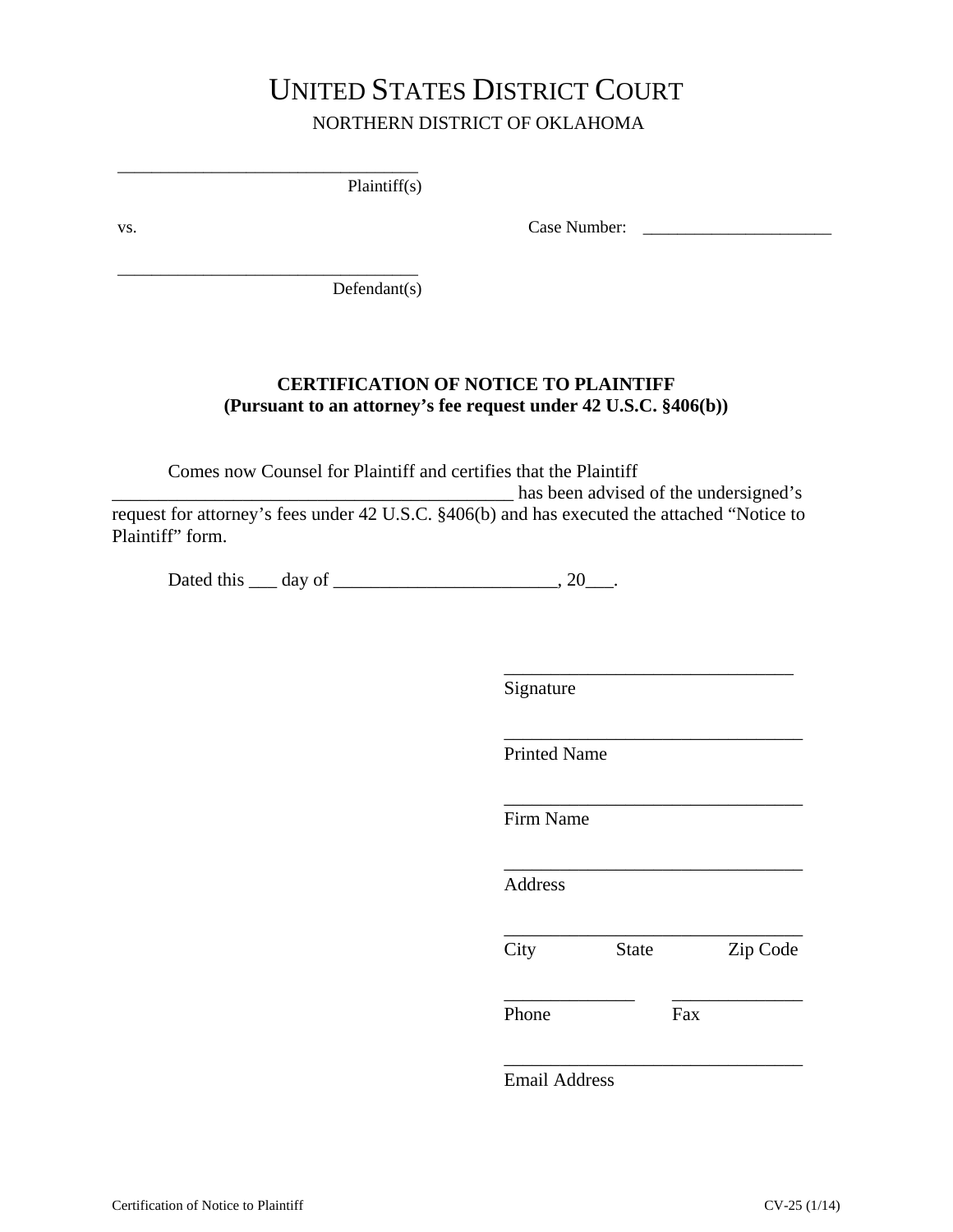## UNITED STATES DISTRICT COURT NORTHERN DISTRICT OF OKLAHOMA

### **NOTICE TO PLAINTIFF**

Your attorney has requested an award of attorney fees to be paid out of your past due Social Security benefits. The Social Security Administration has withheld money from your past due benefits for this purpose. Your attorney has made a request for the Court to award the amount of  $\mathbb{S}$  .

The Court will decide whether your attorney should be awarded all or a part of the fees he/she claims. In making that determination, the Court will consider the contract you signed with your attorney and the work performed to obtain your Social Security benefits and will determine whether the amount requested is reasonable.

You must let the Court know whether you do, or do not, object to the amount of fees requested. If you object, you must give reasons for your objection.

**Please indicate below whether you do, or do not, object to an attorney fee award up to the amount requested by your attorney. Check only one box.**

> I do not object to the attorney fees requested by my attorney. I do object to the requested fees for the following reason(s):

Signature of Plaintiff Date

 $\overline{a}$